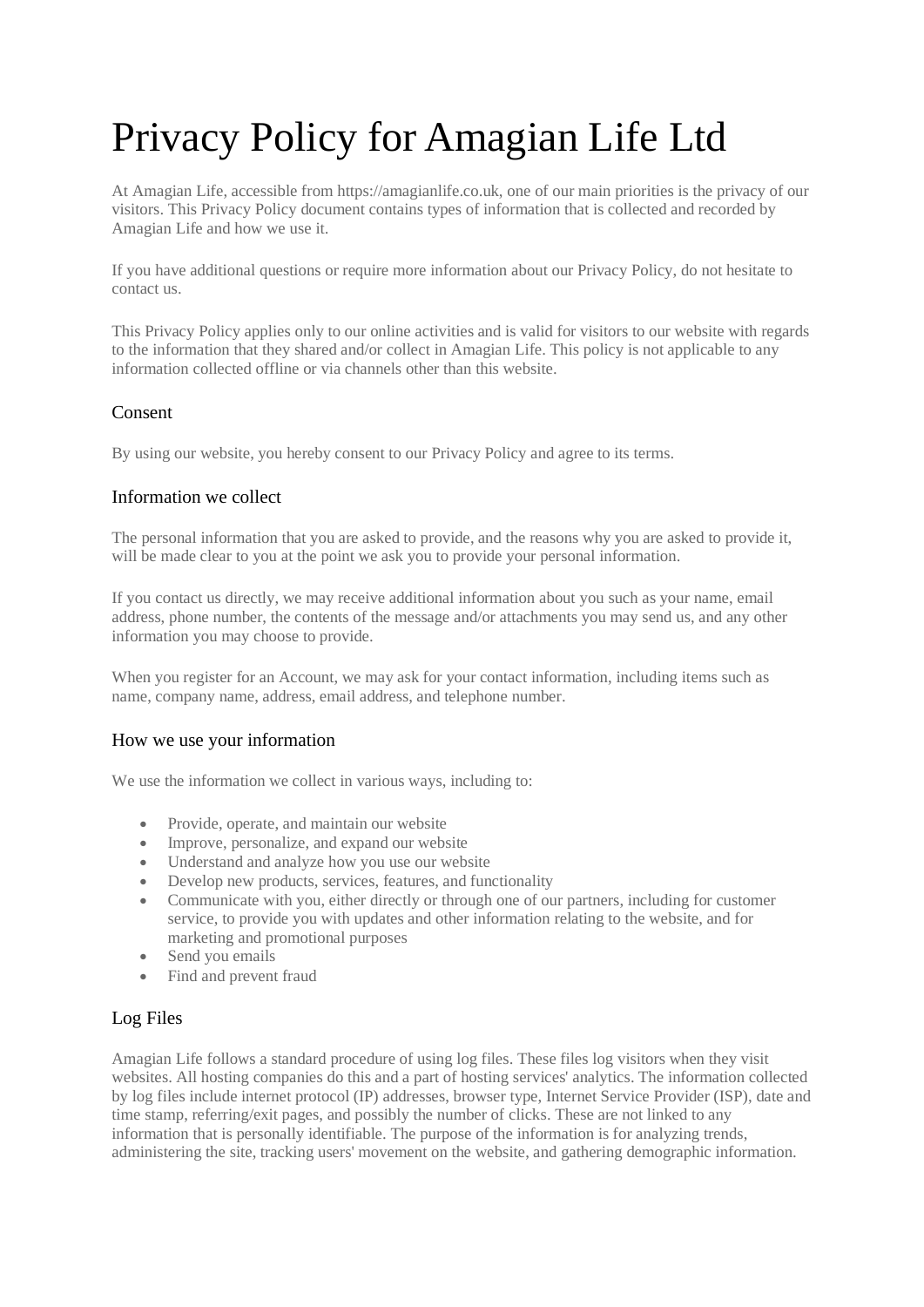## Cookies and Web Beacons

Like any other website, Amagian Life uses 'cookies'. These cookies are used to store information including visitors' preferences, and the pages on the website that the visitor accessed or visited. The information is used to optimize the users' experience by customizing our web page content based on visitors' browser type and/or other information.

For more general information on cookies, please read ["What Are Cookies" from Cookie Consent.](https://www.privacypolicyonline.com/what-are-cookies/)

## Advertising Partners Privacy Policies

You may consult this list to find the Privacy Policy for each of the advertising partners of Amagian Life.

Third-party ad servers or ad networks uses technologies like cookies, JavaScript, or Web Beacons that are used in their respective advertisements and links that appear on Amagian Life, which are sent directly to users' browser. They automatically receive your IP address when this occurs. These technologies are used to measure the effectiveness of their advertising campaigns and/or to personalize the advertising content that you see on websites that you visit.

Note that Amagian Life has no access to or control over these cookies that are used by third-party advertisers.

### Third Party Privacy Policies

Amagian Life's Privacy Policy does not apply to other advertisers or websites. Thus, we are advising you to consult the respective Privacy Policies of these third-party ad servers for more detailed information. It may include their practices and instructions about how to opt-out of certain options.

You can choose to disable cookies through your individual browser options. To know more detailed information about cookie management with specific web browsers, it can be found at the browsers' respective websites.

# CCPA Privacy Rights (Do Not Sell My Personal Information)

Under the CCPA, among other rights, California consumers have the right to:

Request that a business that collects a consumer's personal data disclose the categories and specific pieces of personal data that a business has collected about consumers.

Request that a business delete any personal data about the consumer that a business has collected.

Request that a business that sells a consumer's personal data, not sell the consumer's personal data.

If you make a request, we have one month to respond to you. If you would like to exercise any of these rights, please contact us.

### GDPR Data Protection Rights

We would like to make sure you are fully aware of all of your data protection rights. Every user is entitled to the following:

The right to access – You have the right to request copies of your personal data. We may charge you a small fee for this service.